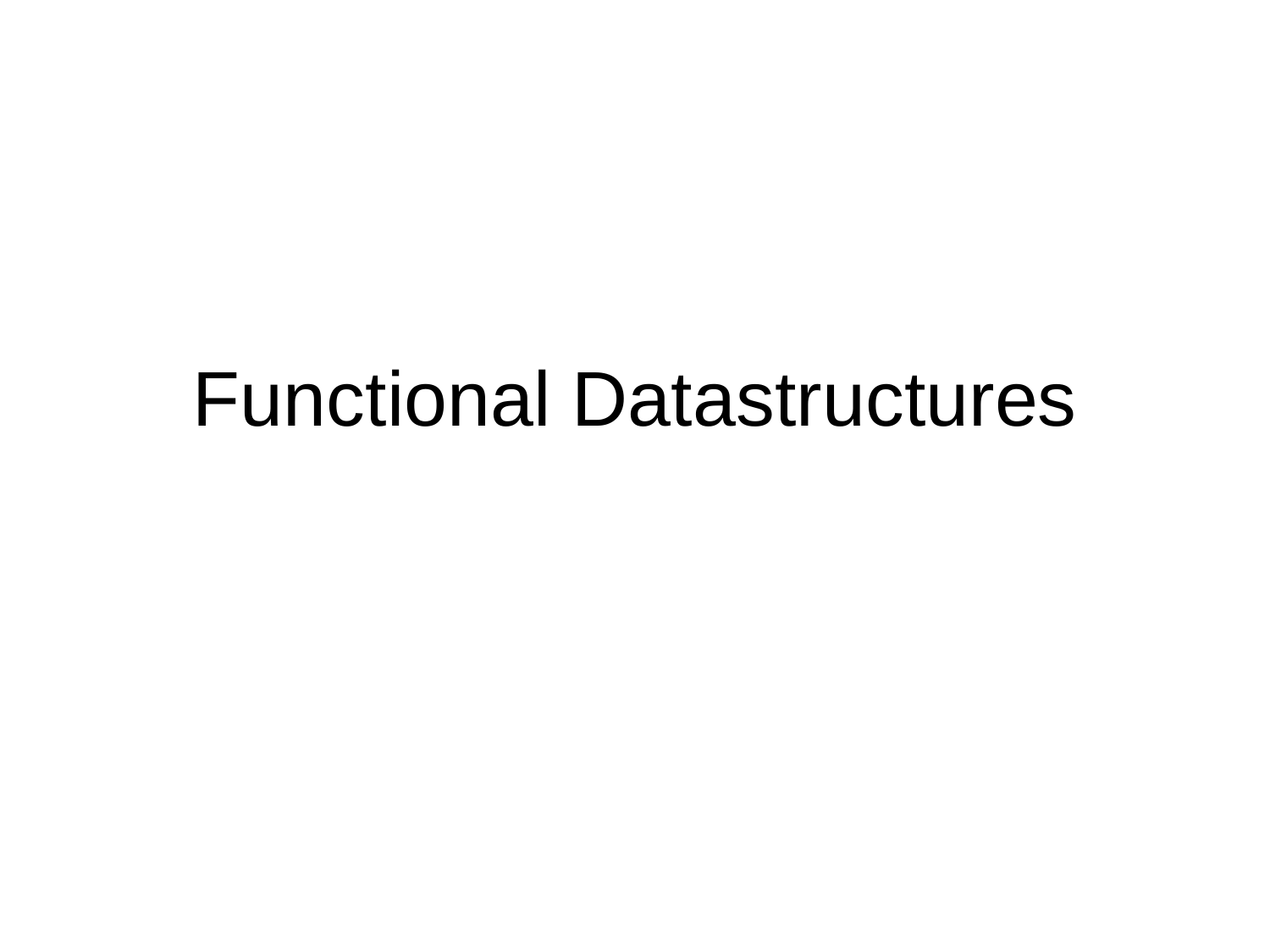# **Efficiency**

#### Consider a naive reverse definition

| reverse :: $[a]$ -> $[a]$<br>reverse []<br>$\blacksquare$ = []<br>reverse $(x:xs)$ = reverse $xs$ ++ $[x]$ |                                                           |
|------------------------------------------------------------------------------------------------------------|-----------------------------------------------------------|
| $(++)$ :: [a] -> [a] -> [a]<br>$[] + + ys = ys$<br>$(x:xs)$ ++ ys = x: $(xs + ys)$ needed to produce all   | <del>_ How many (++)</del> calls<br>elements of xs ++ ys? |
|                                                                                                            |                                                           |
| Note: reverse and (++)<br>are part of the Prelude                                                          | $O$ (length $xs$ )                                        |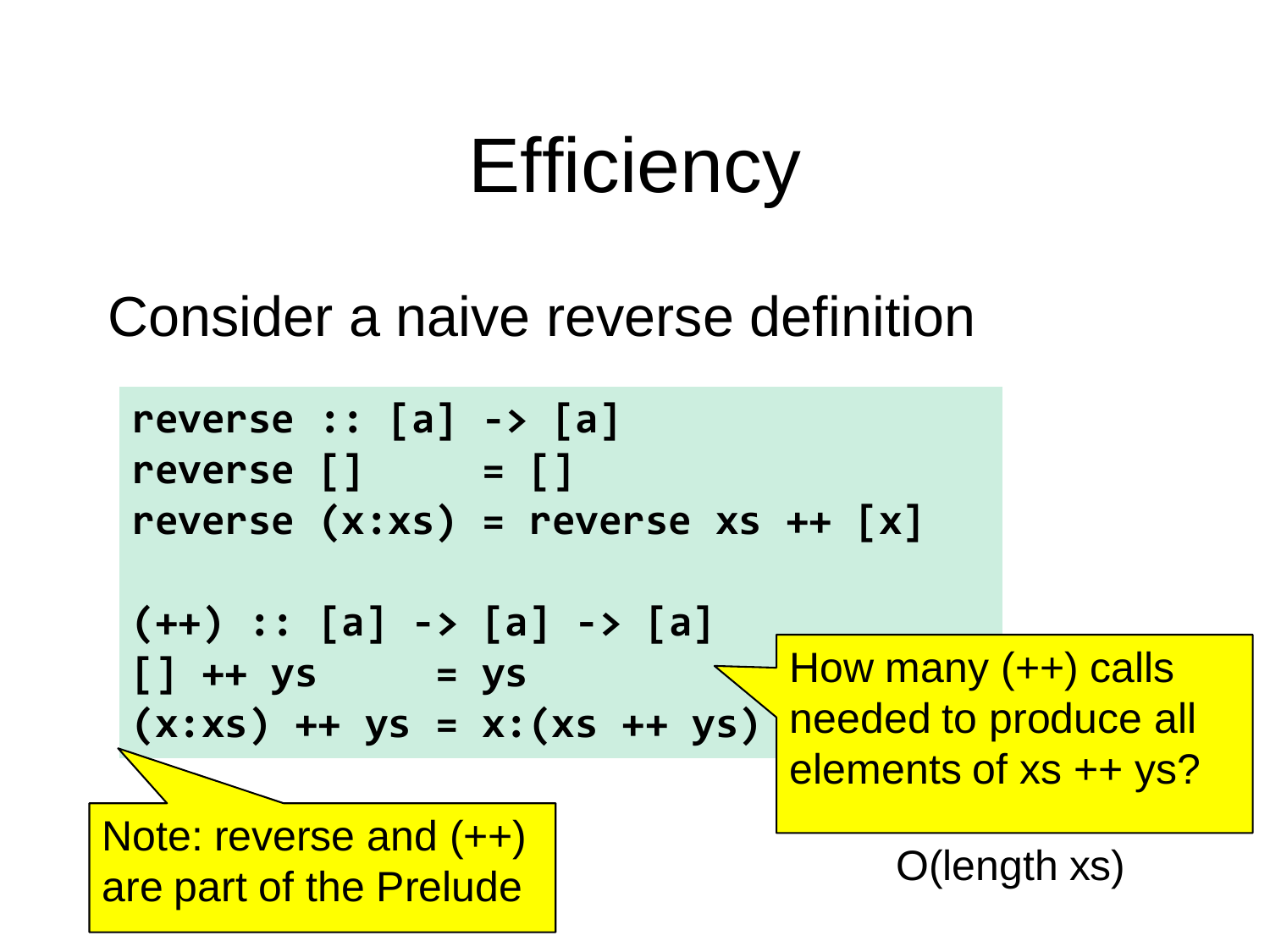# **Efficiency**

- Reversing a list takes (length xs) calls to reverse
- Each call to reverse costs  $O(\text{length} (\text{reverse xs})) = O(\text{length xs}))$
- So reversing a list of length n requires approx  $(n-1) + (n-2) + ... + 1 = O(n<sup>*</sup>n)$

steps **reverse :: [a] -> [a] reverse [] = [] reverse (x:xs) = reverse xs ++ [x]**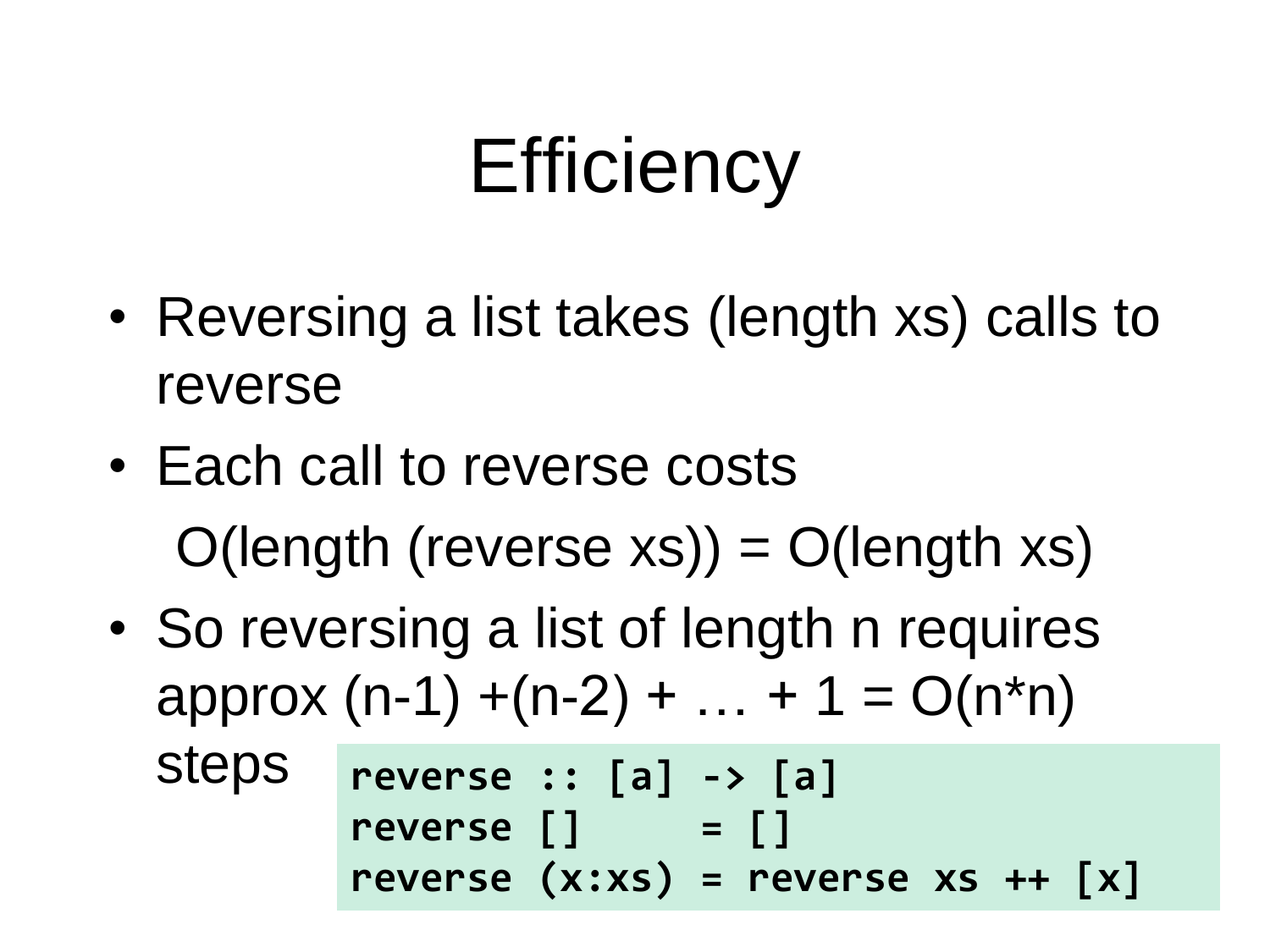#### Fast Reverse

• Quicker reverse avoids using append. Idea: use an accumulating parameter

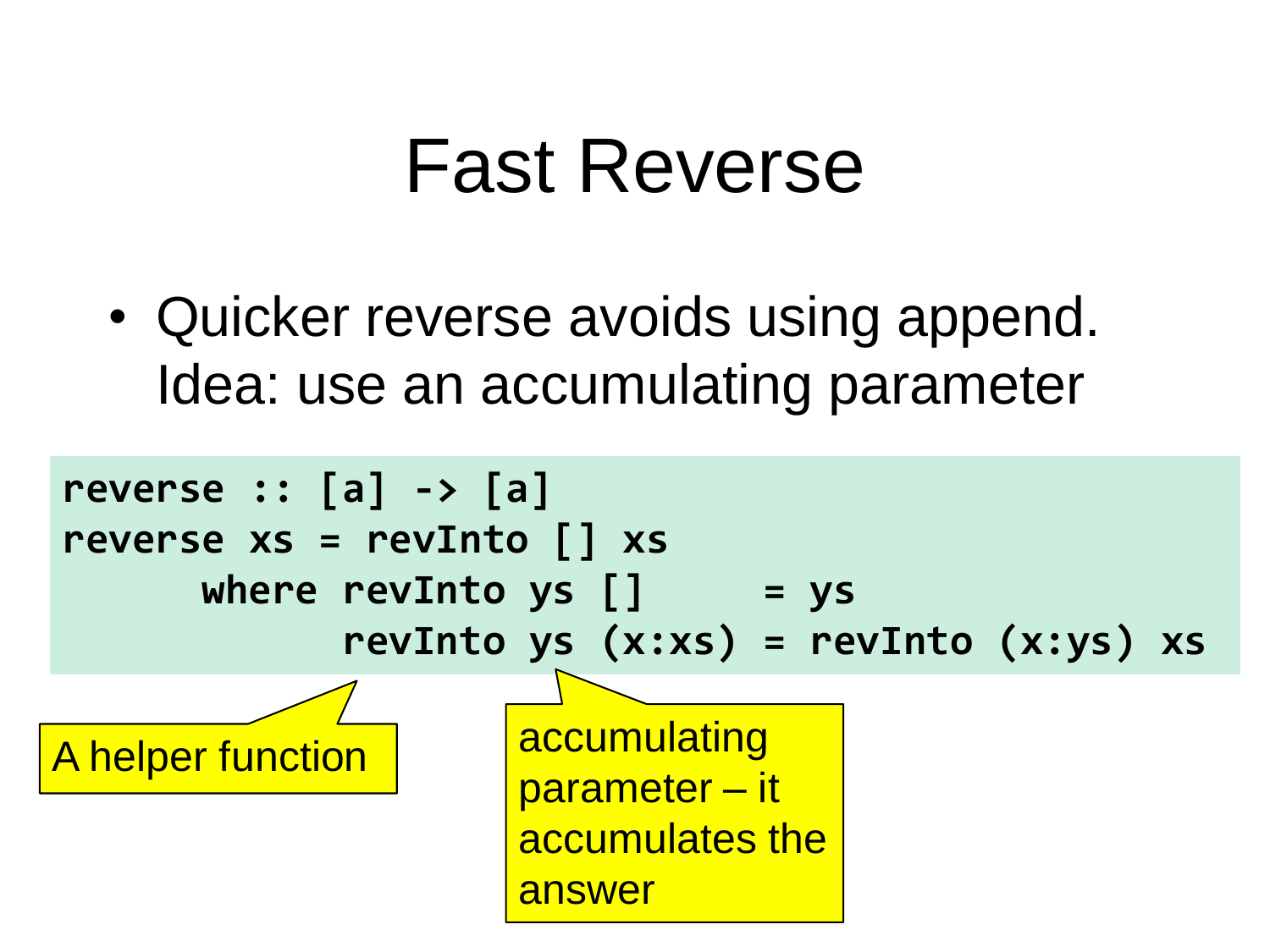## Data Structures

- Datatype
	- A model of something that we want to represent in our program
- Data structure
	- A particular way of *storing* data
	- How? Depending on what we want to do with the data
- Today: one example
	- Queue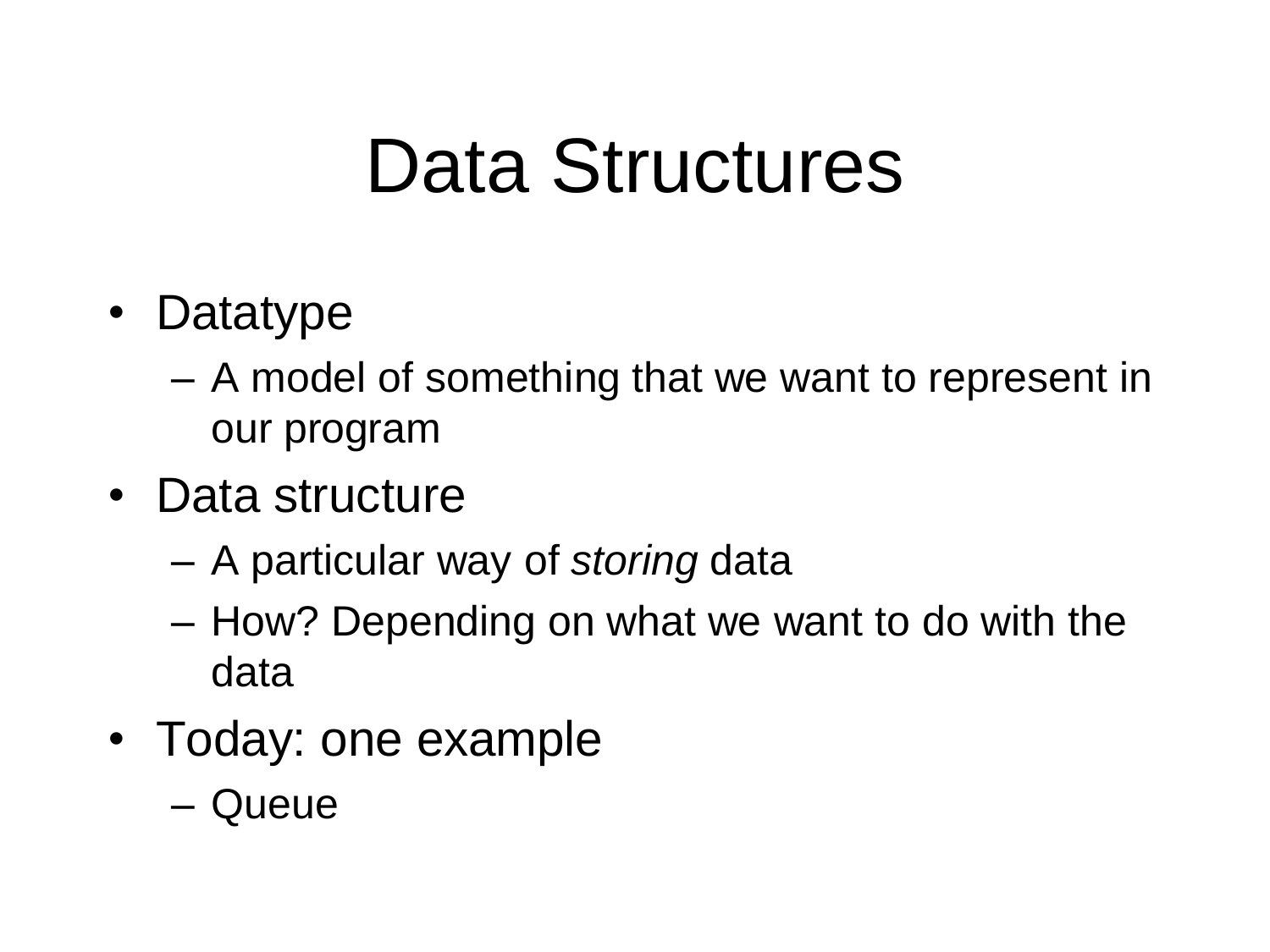## What is a Queue?



• Tasks to perform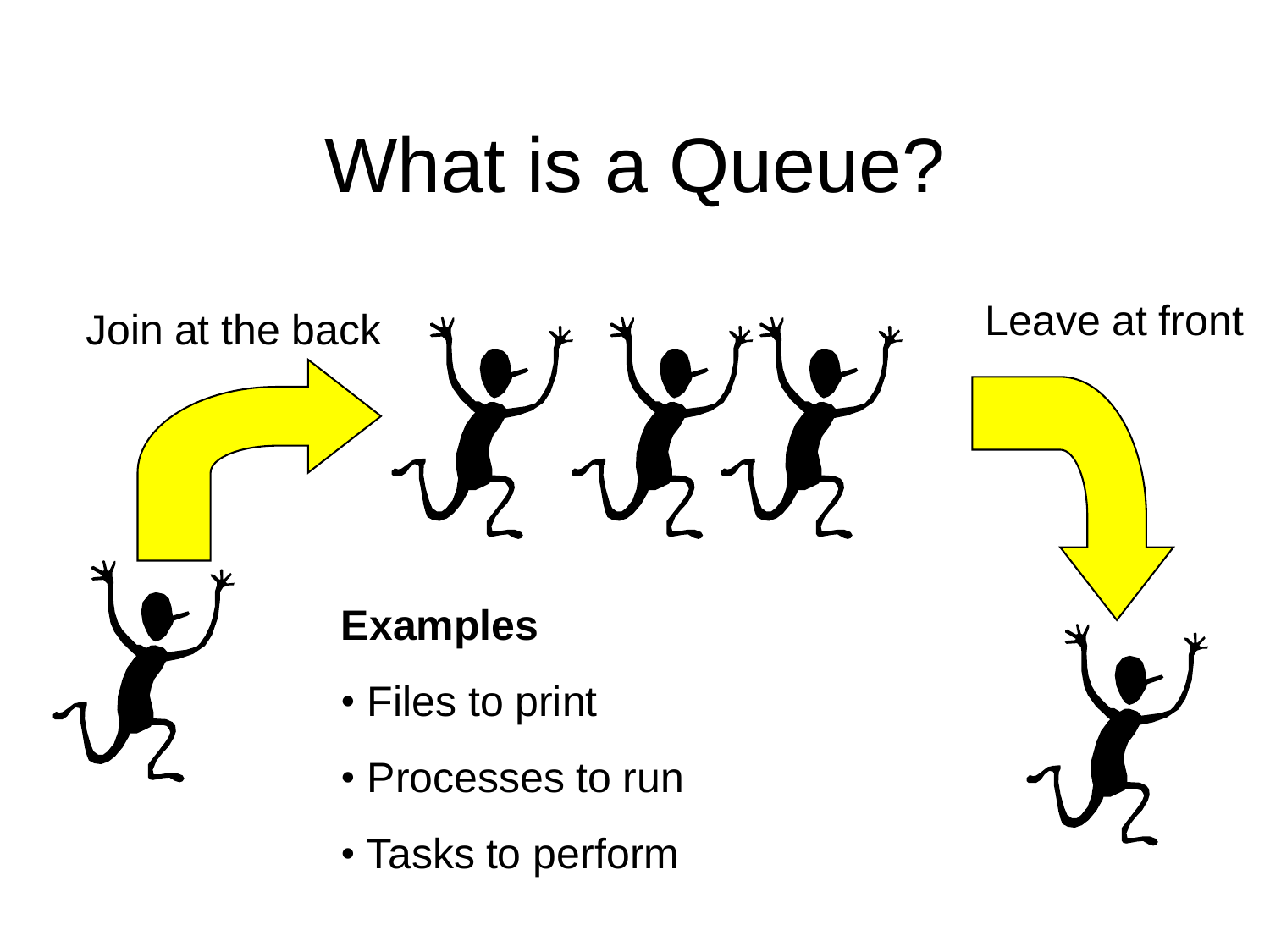#### What is a Queue?

A *queue* contains a sequence of values. We can add elements at the back, and remove elements from the front.

We'll implement the following operations:

empty :: Q a add  $\therefore$  a -> Q a -> Q a remove  $\therefore$  Q a -> Q a front  $\therefore$  Q a -> a isEmpty :: Q a -> Bool

- -- an empty queue
- -- add element at back
- -- remove an element from front
- -- inspect the front element
- -- check if the queue is empty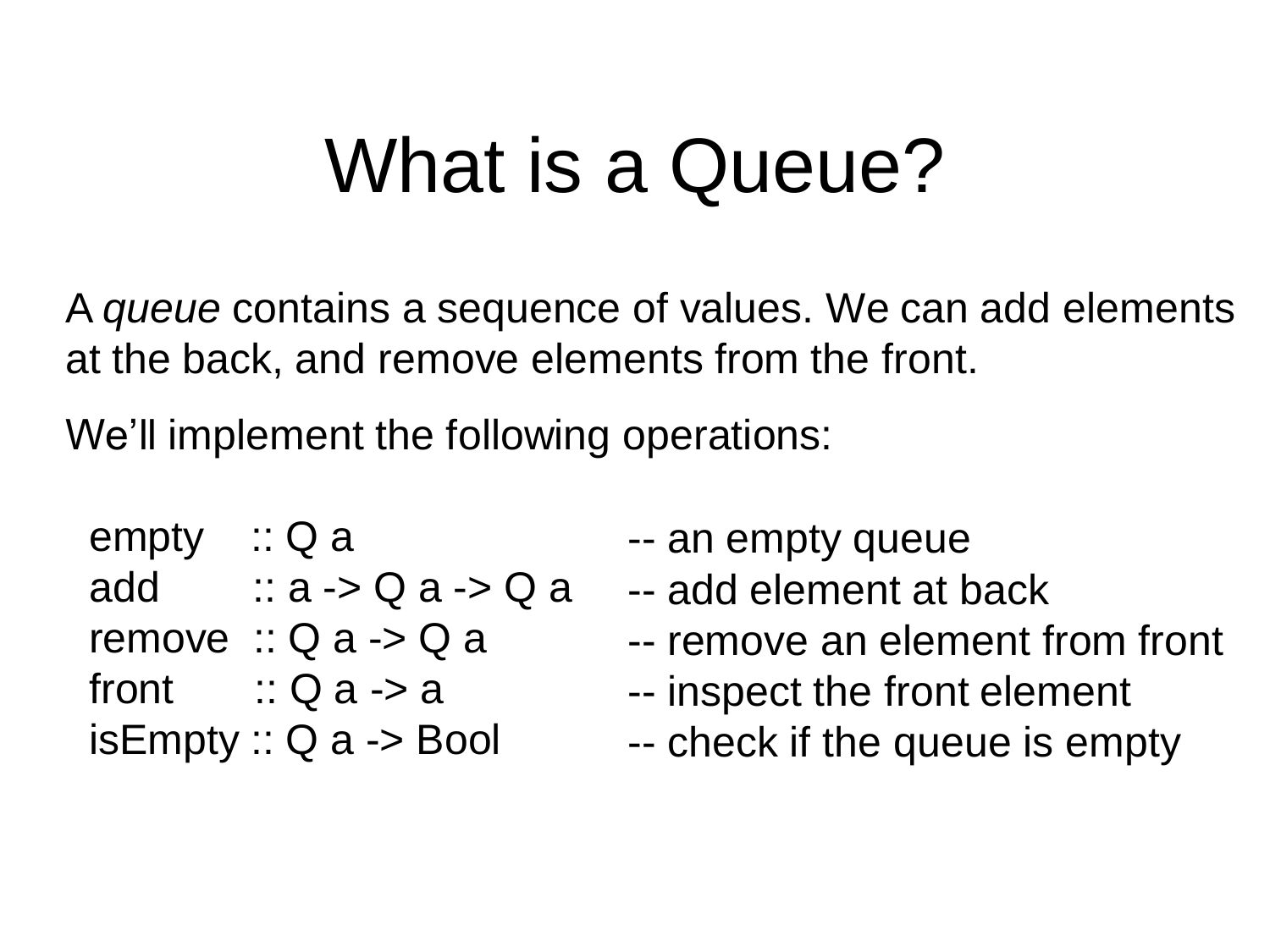# First Try

#### **data** Q a = Q [a] **deriving** (Eq, Show)

 $empty = Q \begin{bmatrix} \end{bmatrix}$ add x  $(Q \times s)$  =  $Q (x s + f x)$ remove  $(Q (x:xs)) = Q xs$ front  $(Q (x:xs)) = x$  $isEmpty(Q xs)$  = null xs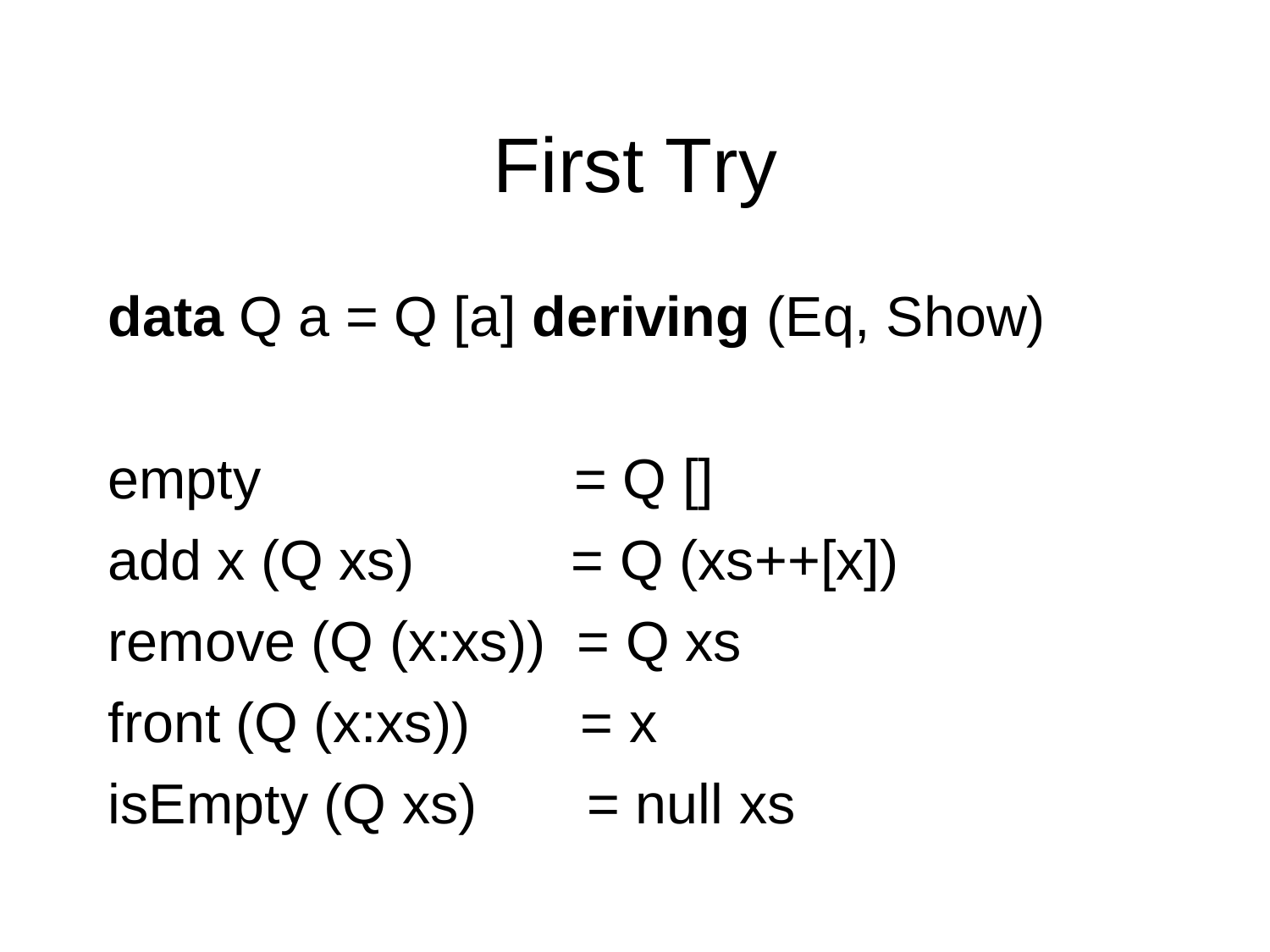#### Works, but slow



Add 1, add 2, add 3, add 4, add 5… Time is the *square* of the number of additions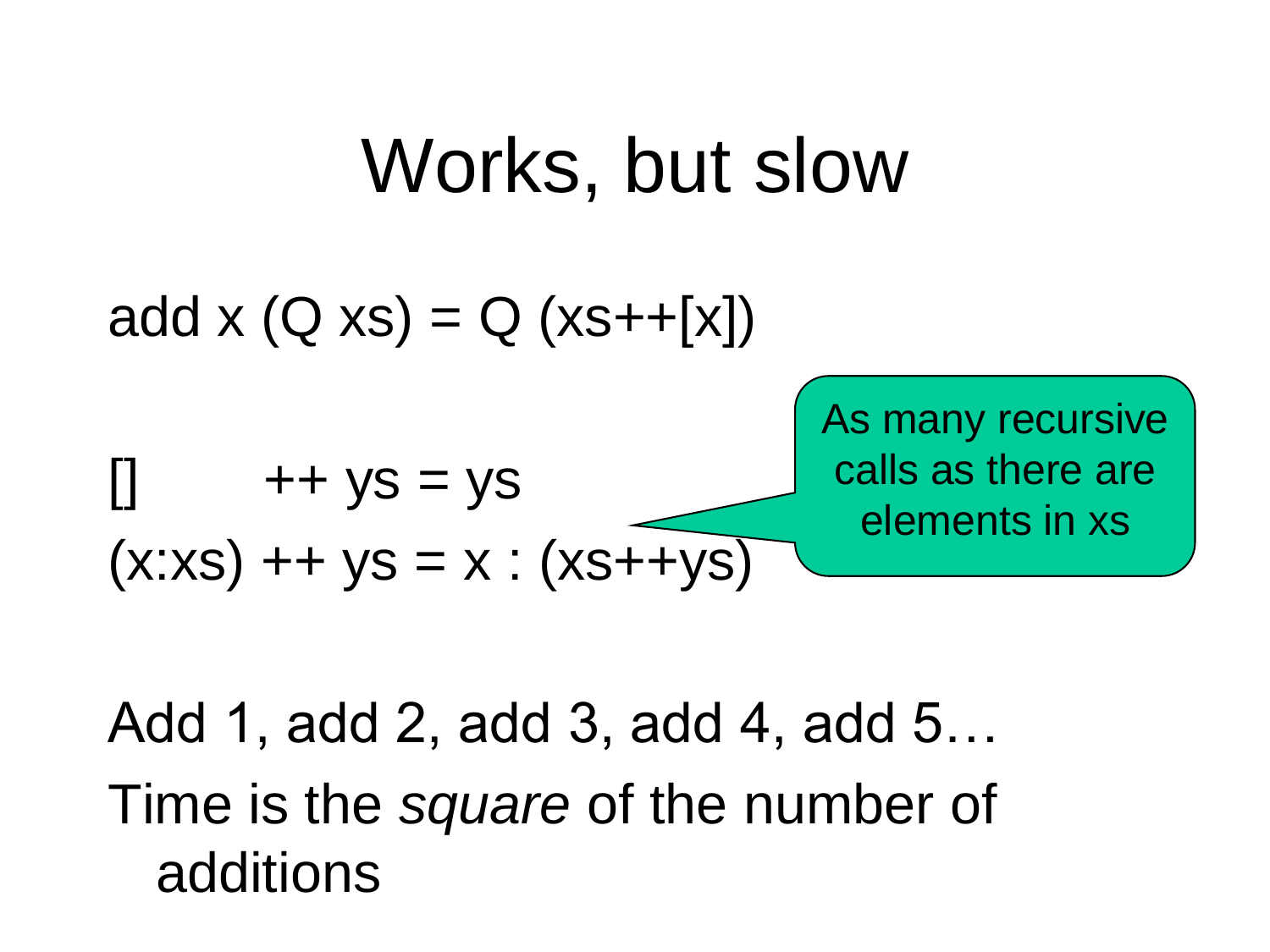# A Module

- Implement the result in a *module*
- Use as specification
- Hides the internals (representation)
- Allows the re-use
	- By other programmers
	- Of the same names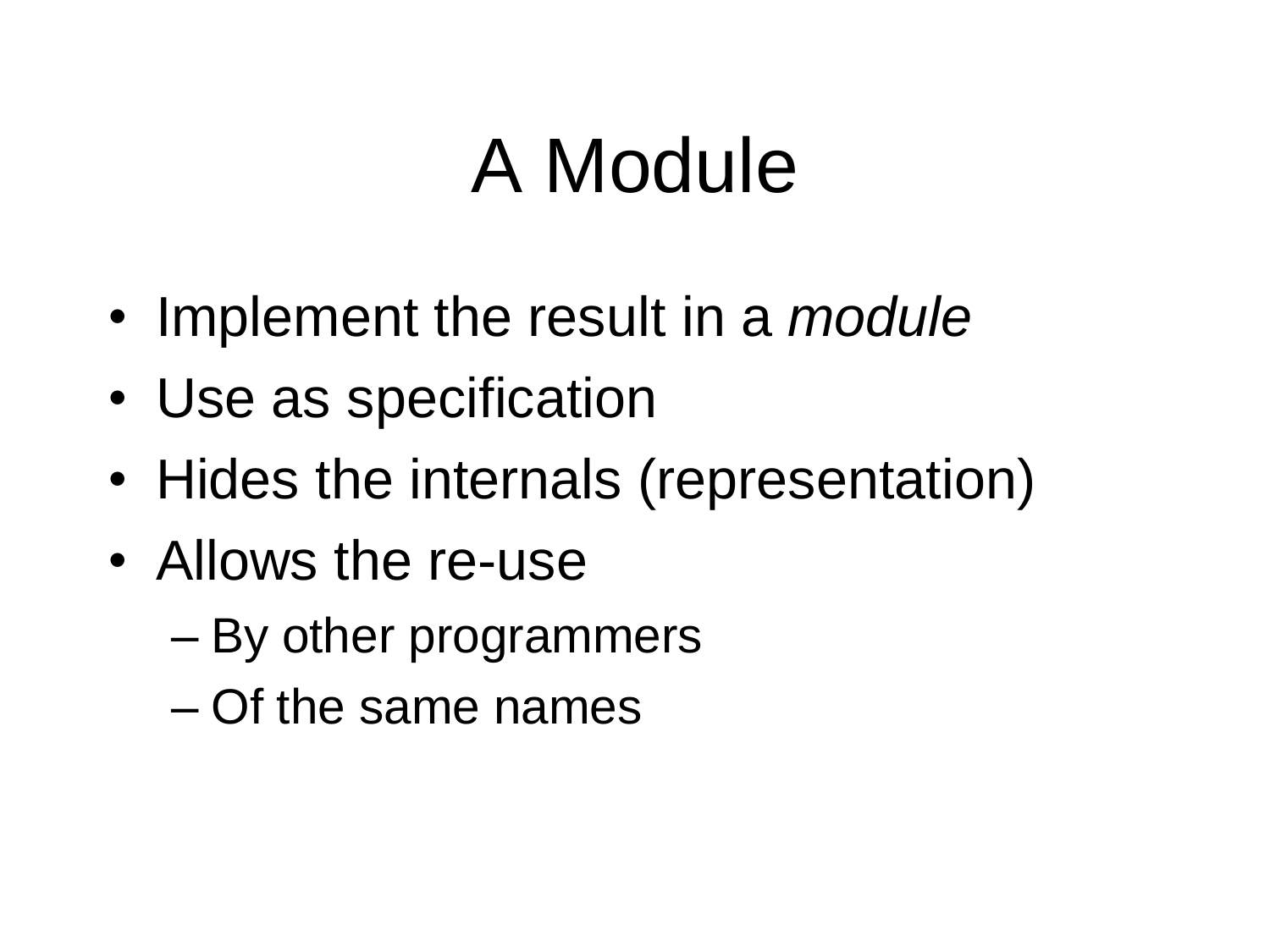#### SlowQueue Module

#### **module** SlowQueue **where**

**data** Q a = Q [a] **deriving** (Eq, Show)

 $empty = Q \cap$ add x  $(Q \times S)$  =  $Q (xS + F[x])$ remove  $(Q (x:xs)) = Q xs$ front  $(Q (x:xs)) = x$  $isEmpty(Q xs)$  =  $null xs$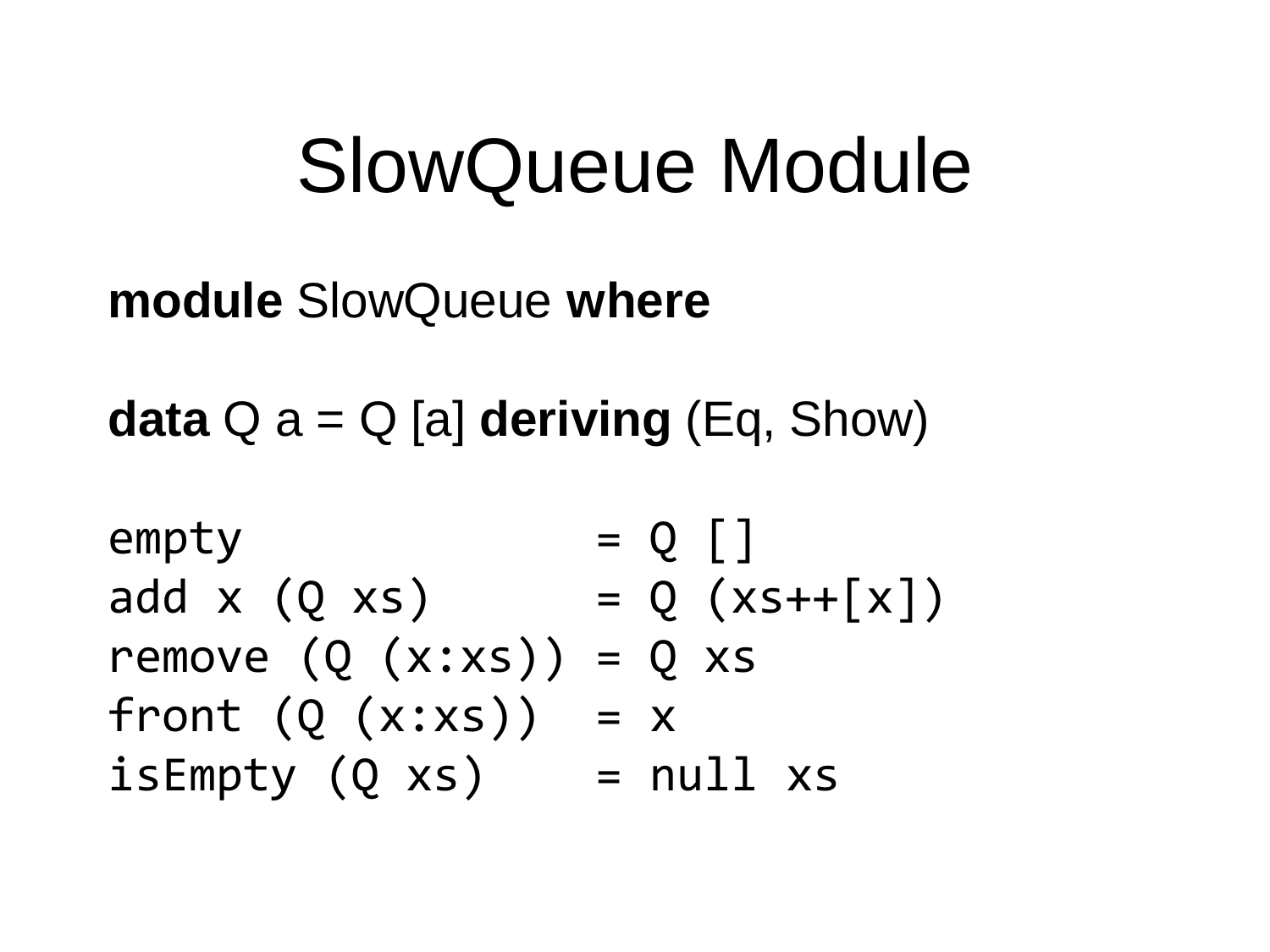# New Idea: Store the Front and Back Separately

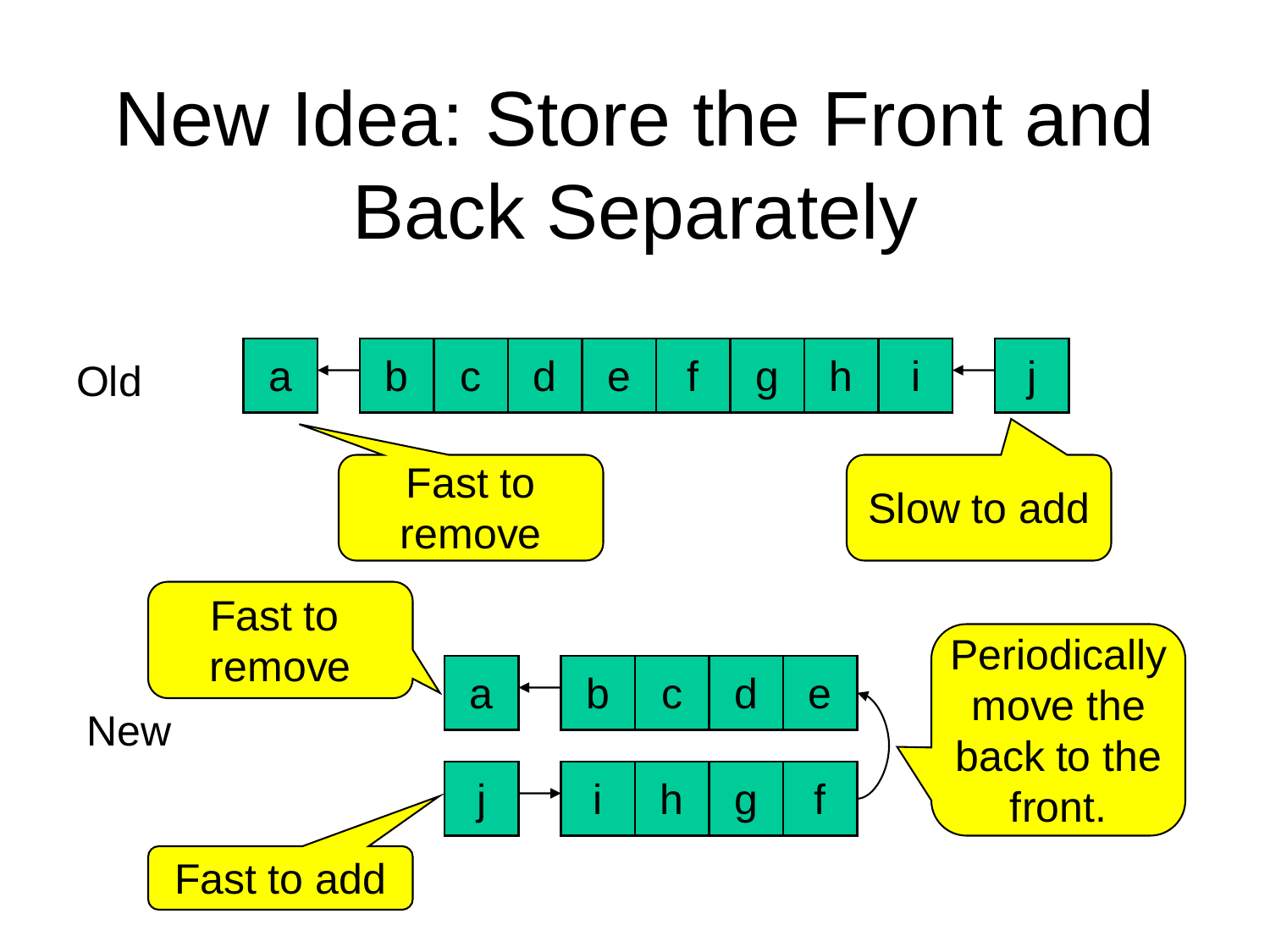## Smart Datatype

**data** Q a = Q [a] [a] **deriving** (Eq, Show) The front and the back part of the queue.

Invariant: front is empty only when the back is also empty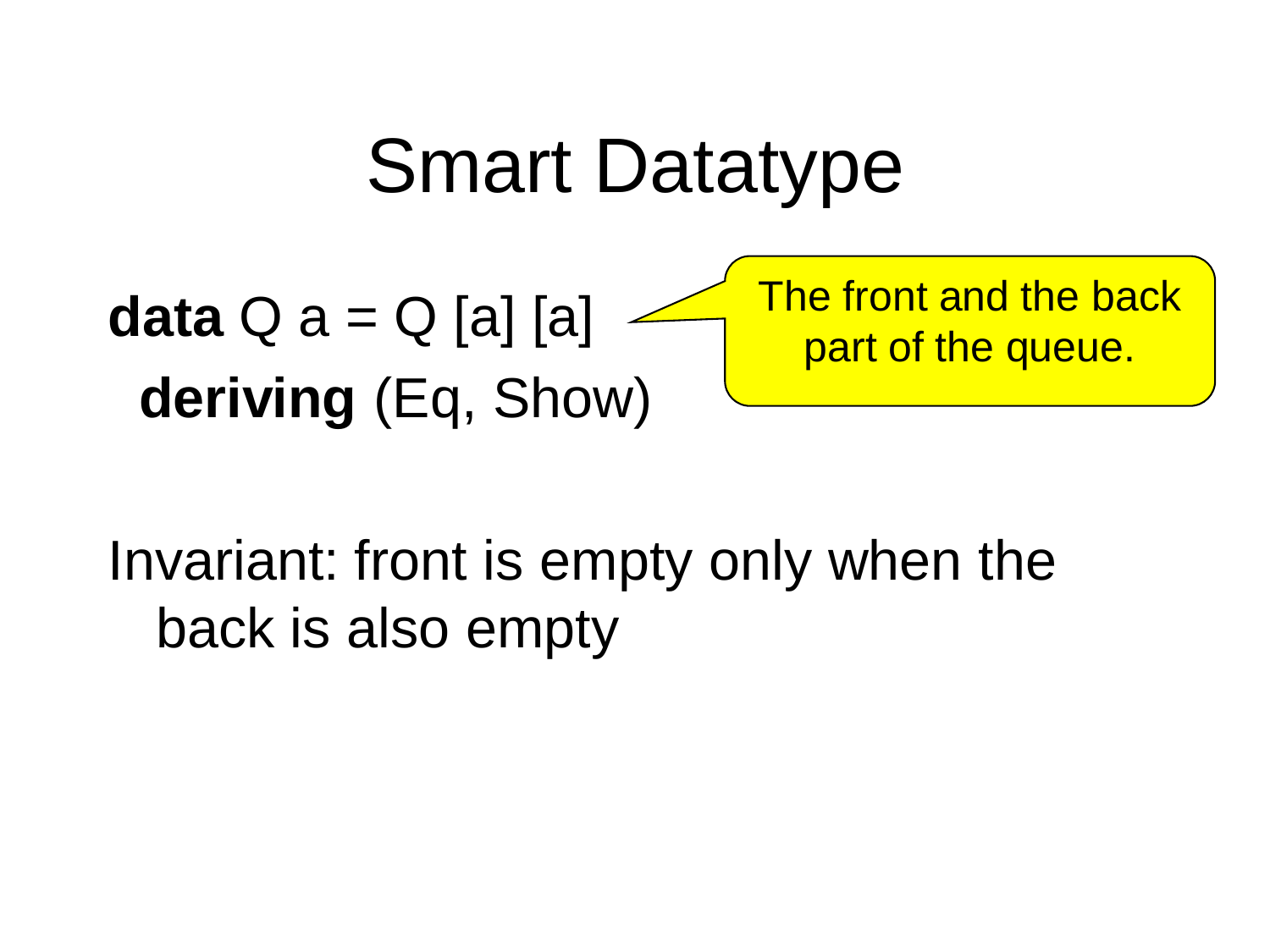# Smart Operations



Move the back of the queue to the front when front becomes empty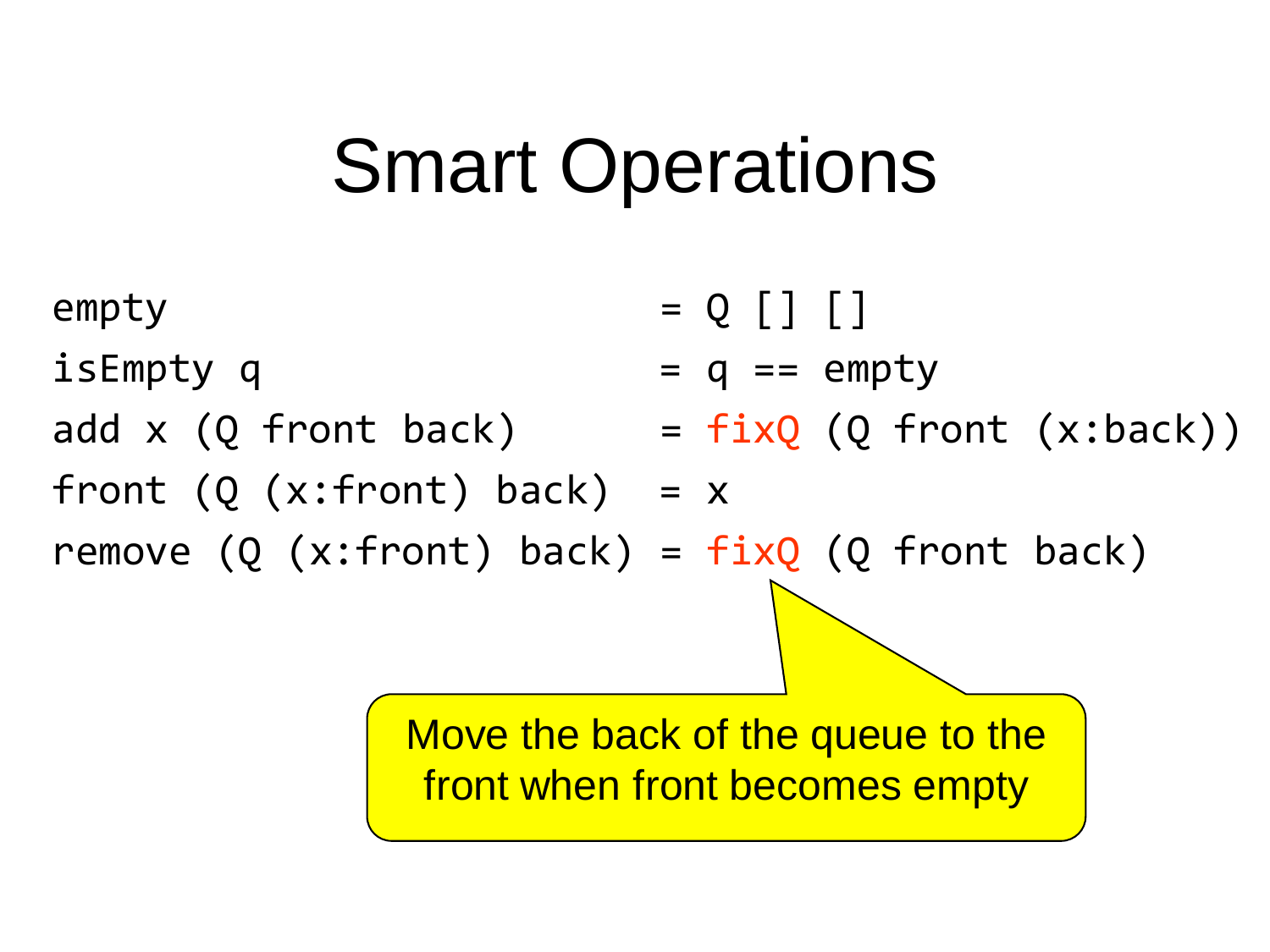# Flipping

 $fixQ$  (Q  $\lceil$  back) = Q (reverse back)  $\lceil$  $fixQ$  q = q

- fixQ takes one call per element
- Each element is flipped exactly once, so  $- O(1)$  to add,  $O(1)$  to fixQ,  $O(1)$  to remove.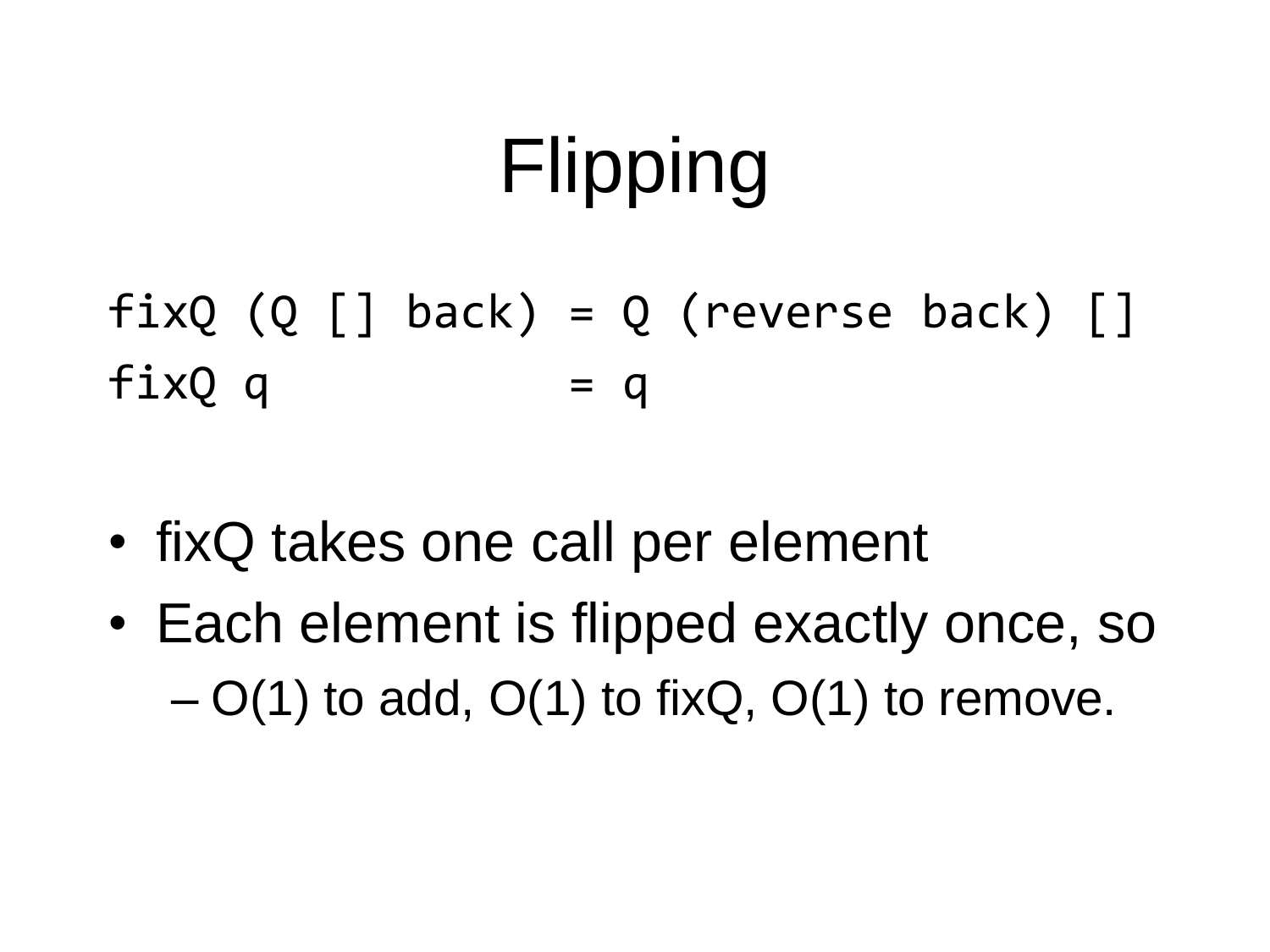

\*Main> :i Q data Q a -- Defined at Queue.hs:11:5 \*Main> front (Q [1,2] [3]) <interactive>:1:0: Not in scope: data constructor `Q'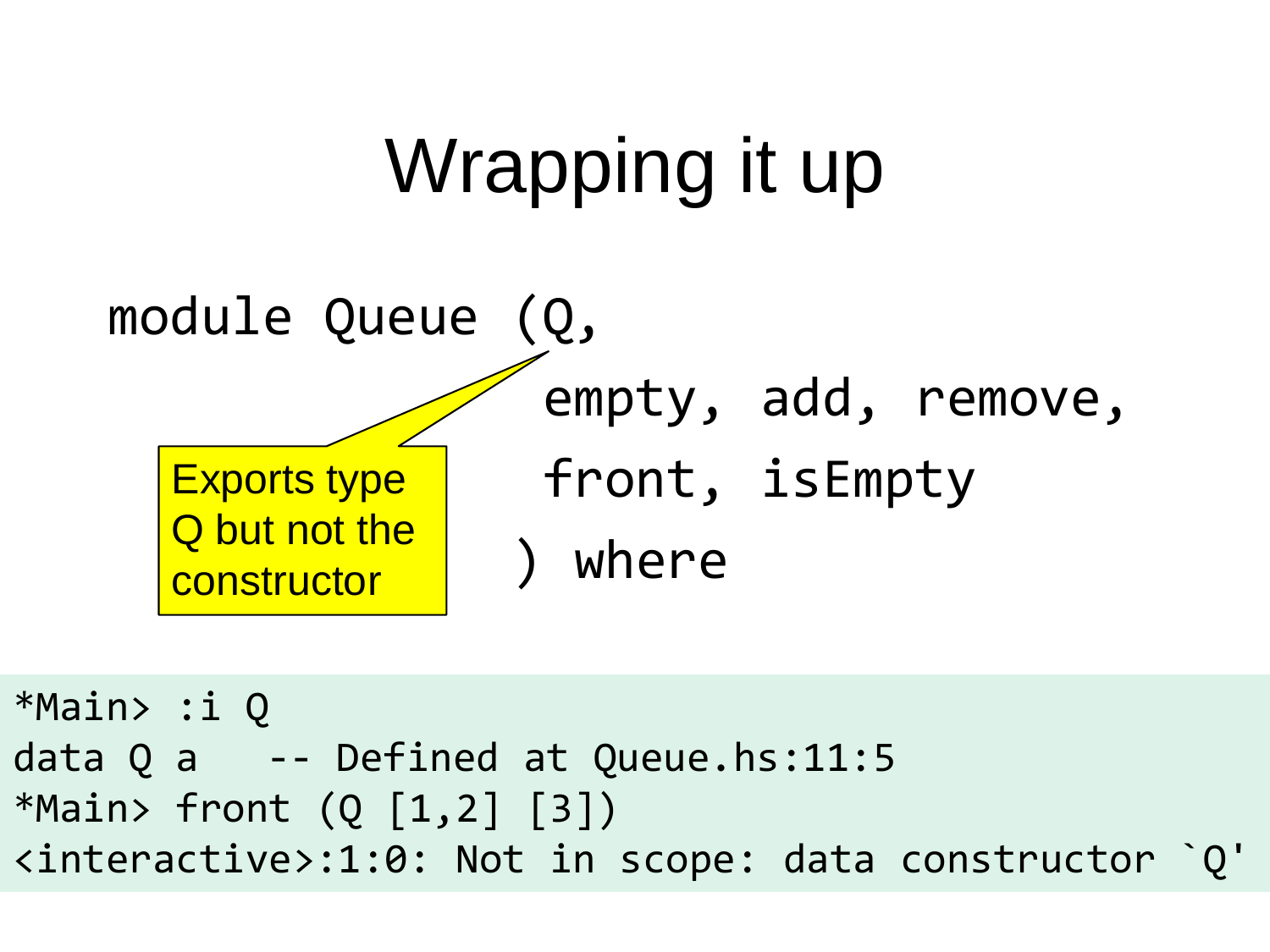# Exported Constructors



*data Q a = Q [a] [a] -- Defined at Queue.hs:11:5 \*Main>* Q [] [3] *Q [] [3]*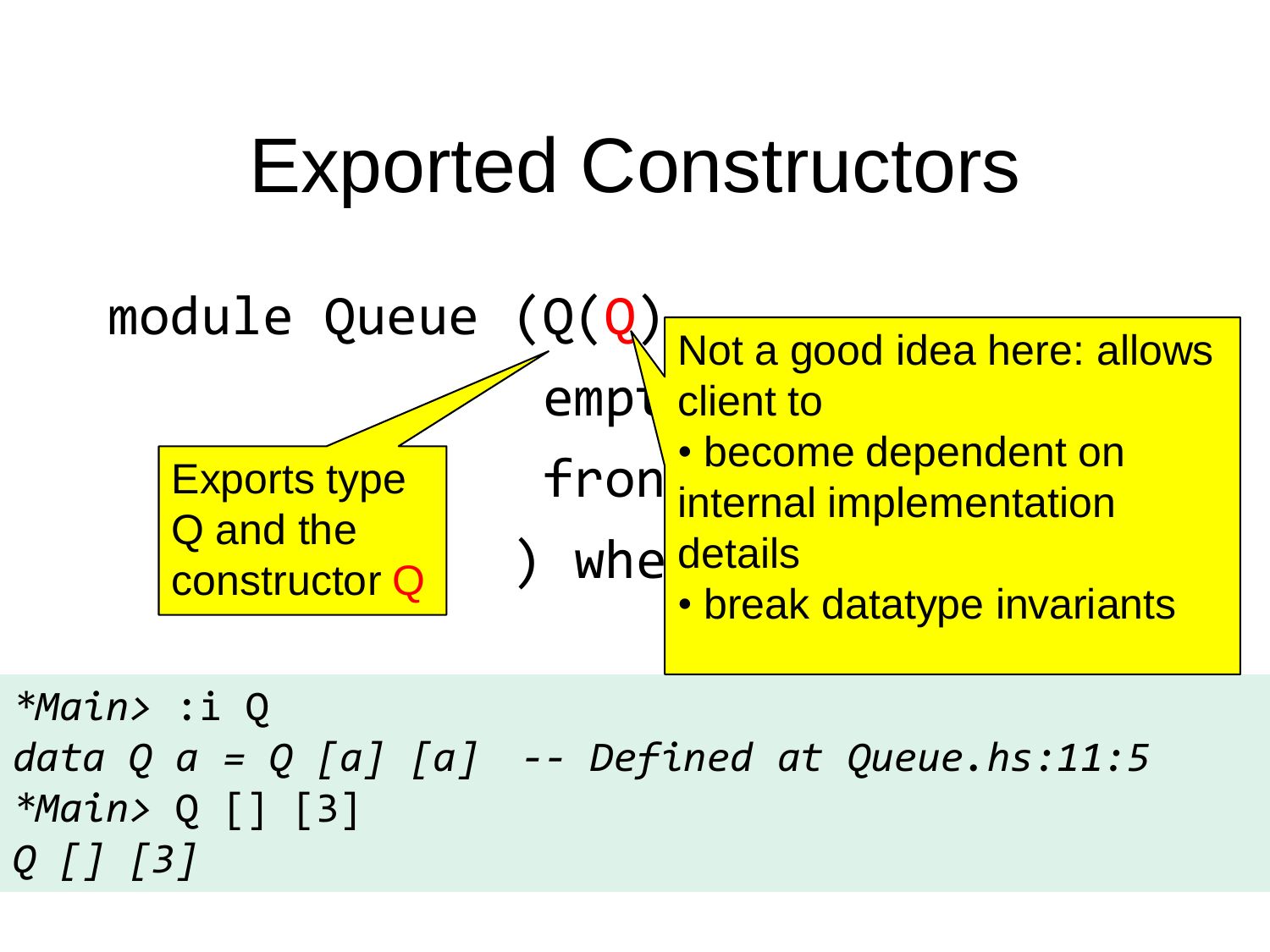#### How can we test the smart functions?

- By using the original implementation as a *reference*
- The behaviour should be "the same" – Check results
- First version is an *abstract model* that is "obviously correct"